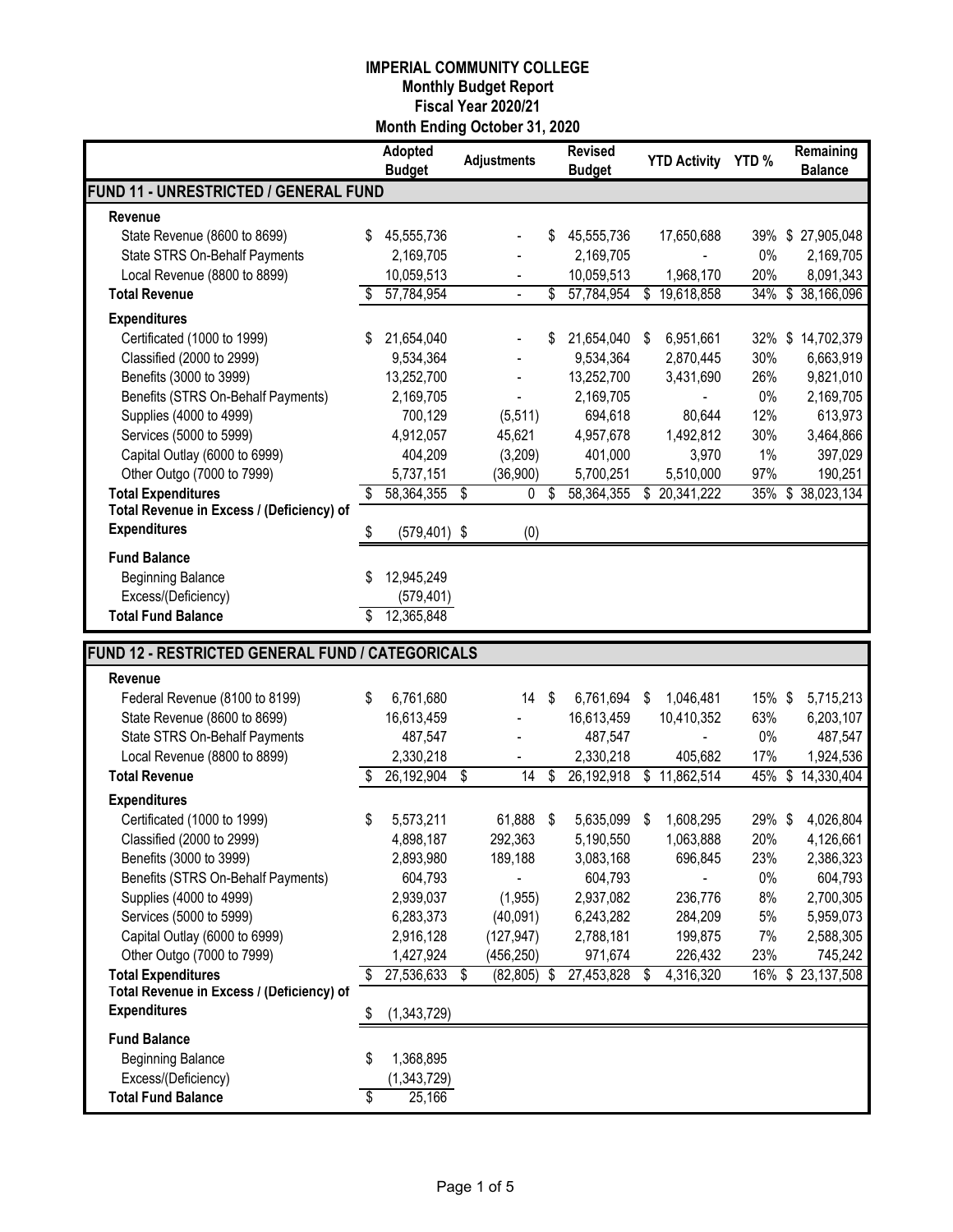|                                                                        | <b>Adopted</b><br><b>Budget</b> |                         | <b>Adjustments</b> | <b>Revised</b><br><b>Budget</b> | YTD Activity YTD %       |                          |           |    | Remaining<br><b>Balance</b> |  |
|------------------------------------------------------------------------|---------------------------------|-------------------------|--------------------|---------------------------------|--------------------------|--------------------------|-----------|----|-----------------------------|--|
| <b>FUND 22 - BUILDING FUND</b>                                         |                                 |                         |                    |                                 |                          |                          |           |    |                             |  |
| Revenue                                                                |                                 |                         |                    |                                 |                          |                          |           |    |                             |  |
| Local Revenue (8800 to 8899)                                           | \$<br>455,000                   |                         |                    | \$<br>455,000                   | \$                       |                          | $0\%$ \$  |    | 455,000                     |  |
| Interfund Transfers In                                                 | 350,000                         |                         |                    | 350,000                         | \$                       | 350,000                  | 0%        |    |                             |  |
| <b>Total Revenue</b>                                                   | \$<br>805,000                   |                         |                    | \$<br>805,000                   | $\overline{\mathcal{S}}$ | 350,000                  | 43% \$    |    | 455,000                     |  |
| <b>Expenditures</b>                                                    |                                 |                         |                    |                                 |                          |                          |           |    |                             |  |
| Services (5000 to 5999)                                                | \$<br>62,503                    |                         |                    | \$<br>62,503                    |                          | 2,200                    | 4% \$     |    | 60,303                      |  |
| Capital Outlay (6000 to 6999)                                          | 3,725,382                       |                         |                    | 3,725,382                       |                          | 97,051                   | 3%        |    | 3,628,331                   |  |
| <b>Total Expenditures</b>                                              | \$<br>3,787,885                 | $\overline{\mathbf{s}}$ |                    | \$<br>3,787,885                 | \$                       | 99,251                   | 3%        | \$ | 3,688,634                   |  |
| Total Revenue in Excess / (Deficiency) of                              |                                 |                         |                    |                                 |                          |                          |           |    |                             |  |
| <b>Expenditures</b>                                                    | (2,982,885)                     |                         |                    |                                 |                          |                          |           |    |                             |  |
| <b>Fund Balance</b>                                                    |                                 |                         |                    |                                 |                          |                          |           |    |                             |  |
| <b>Beginning Balance</b>                                               | \$<br>7,384,048                 |                         |                    |                                 |                          |                          |           |    |                             |  |
| Excess/(Deficiency)                                                    | (2,982,885)                     |                         |                    |                                 |                          |                          |           |    |                             |  |
| <b>Total Fund Balance</b>                                              | 4,401,163                       |                         |                    |                                 |                          |                          |           |    |                             |  |
|                                                                        |                                 |                         |                    |                                 |                          |                          |           |    |                             |  |
| FUND 33 - CHILD DEVELOPMENT FUND                                       |                                 |                         |                    |                                 |                          |                          |           |    |                             |  |
| Revenue                                                                |                                 |                         |                    |                                 |                          |                          |           |    |                             |  |
| State Revenue (8600 to 8699)                                           | \$<br>1,189,763                 |                         |                    | \$<br>1,189,763                 | $\sqrt[6]{\frac{1}{2}}$  | 157,303                  | 13%       | S  | 1,032,460                   |  |
| Local Revenue (8800 to 8899)                                           | 25,152                          |                         |                    | 25,152                          |                          | 4,003                    | 16%       |    | 21,149                      |  |
| <b>Total Revenue</b>                                                   | $1,214,915$ \$                  |                         | $\blacksquare$     | \$<br>1,214,915                 | \$                       | 161,306                  | $13\%$ \$ |    | 1,053,609                   |  |
| <b>Expenditures</b>                                                    |                                 |                         |                    |                                 |                          |                          |           |    |                             |  |
| Certificated (1000 to 1999)                                            | \$<br>55,603                    |                         |                    | \$<br>55,603 \$                 |                          | 17,917                   | 32%\$     |    | 37,686                      |  |
| Classified (2000 to 2999)                                              | 454,401                         |                         |                    | 454,401                         |                          | 124,177                  | 27% \$    |    | 330,224                     |  |
| Benefits (3000 to 3999)                                                | 265,224                         |                         |                    | 265,224                         |                          | 75,557                   | 28%       |    | 189,667                     |  |
| Supplies (4000 to 4999)                                                | 249,567                         |                         | (40)               | 249,527                         |                          | 725                      | $0\%$     |    | 248,802                     |  |
| Services (5000 to 5999)                                                | 27,943                          |                         | 40                 | 27,983                          |                          | 782                      | 3%        |    | 27,201                      |  |
| Capital Outlay (6000 to 6999)                                          | 139,025                         |                         |                    | 139,025                         |                          | $\overline{\phantom{a}}$ | $0\%$     |    | 139,025                     |  |
| <b>Total Expenditures</b><br>Total Revenue in Excess / (Deficiency) of | \$<br>$1,191,763$ \$            |                         | (0)                | \$<br>1,191,763                 | \$                       | 219,158                  | $18\%$ \$ |    | 972,605                     |  |
| <b>Expenditures</b>                                                    | 23,152                          |                         |                    |                                 |                          |                          |           |    |                             |  |
|                                                                        |                                 |                         |                    |                                 |                          |                          |           |    |                             |  |
| <b>Fund Balance</b>                                                    |                                 |                         |                    |                                 |                          |                          |           |    |                             |  |
| <b>Beginning Balance</b>                                               | \$<br>214,070                   |                         |                    |                                 |                          |                          |           |    |                             |  |
| Excess/(Deficiency)                                                    | 23,152                          |                         |                    |                                 |                          |                          |           |    |                             |  |
| <b>Total Fund Balance</b>                                              | \$<br>237,222                   |                         |                    |                                 |                          |                          |           |    |                             |  |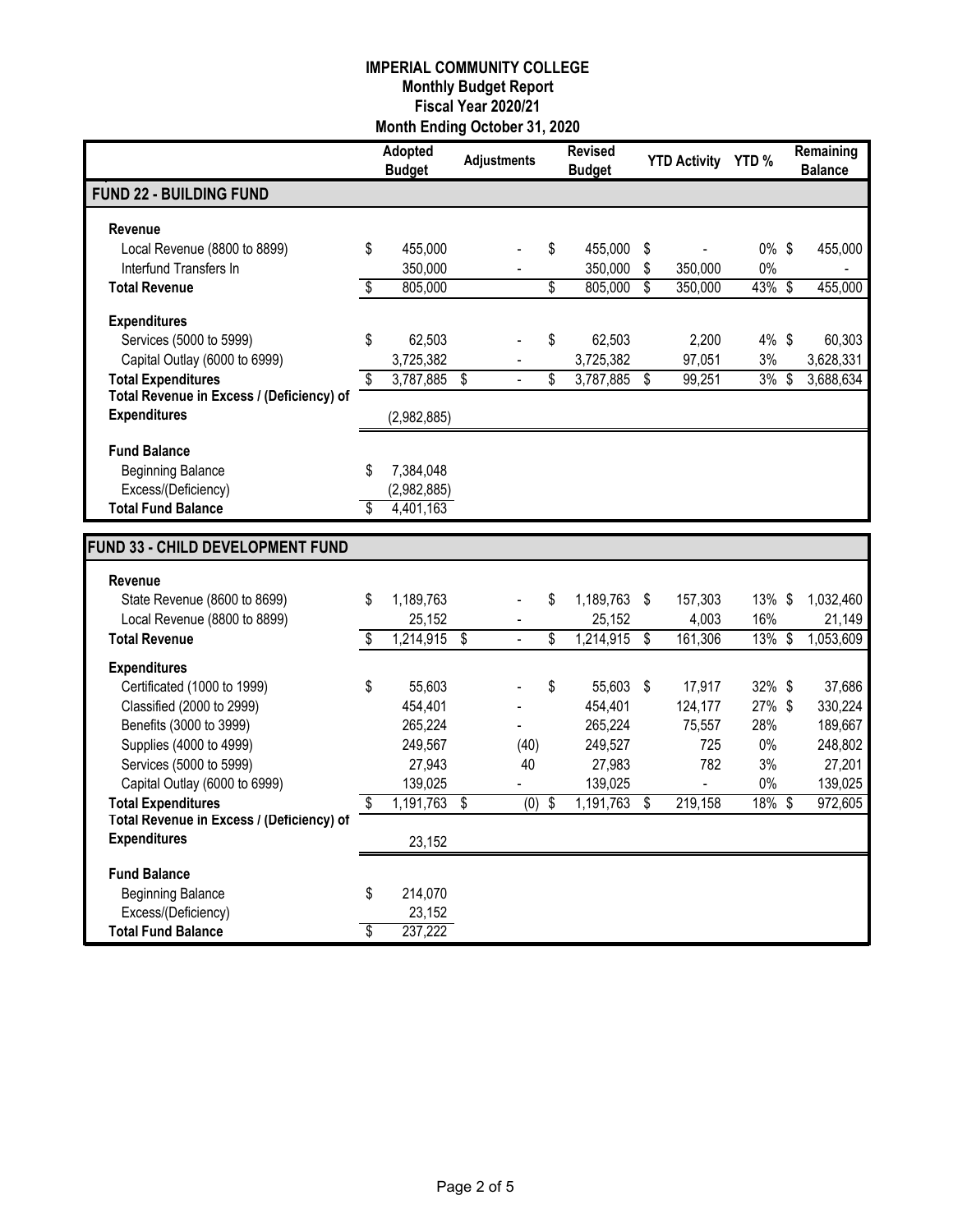|                                              |               | <b>Adopted</b><br><b>Budget</b> | <b>Adjustments</b> | <b>Revised</b><br><b>Budget</b> |                         | YTD Activity YTD %       |          |                         | Remaining<br><b>Balance</b> |
|----------------------------------------------|---------------|---------------------------------|--------------------|---------------------------------|-------------------------|--------------------------|----------|-------------------------|-----------------------------|
| FUND 51 - CERTIFICATE OF PARTICIPATION (LRB) |               |                                 |                    |                                 |                         |                          |          |                         |                             |
| Revenue                                      |               |                                 |                    |                                 |                         |                          |          |                         |                             |
| Local Revenue (8800 to 8899)                 |               | 2,000                           |                    | \$<br>2,000                     | \$                      | $\overline{a}$           | $0\%$    | \$                      | 2,000                       |
| <b>Total Revenue</b>                         | $\frac{1}{3}$ | 2,000                           |                    | \$<br>2,000                     | \$                      | $\overline{\phantom{a}}$ | $0\%$    | $\overline{\$}$         | 2,000                       |
| <b>Expenditures</b>                          |               |                                 |                    |                                 |                         |                          |          |                         |                             |
| Capital Outlay (6000 to 6999)                | \$            | 343,099                         |                    | \$<br>343,099                   | \$                      |                          | $0\%$ \$ |                         | 343,099                     |
| <b>Total Expenditures</b>                    | \$            | 343,099                         | \$                 | \$<br>343,099                   | $\overline{\mathbf{S}}$ |                          | $0\%$    | $\overline{\mathbf{s}}$ | 343,099                     |
| Total Revenue in Excess / (Deficiency) of    |               |                                 |                    |                                 |                         |                          |          |                         |                             |
| <b>Expenditures</b>                          | \$            | (341,099)                       |                    |                                 |                         |                          |          |                         |                             |
| <b>Fund Balance</b>                          |               |                                 |                    |                                 |                         |                          |          |                         |                             |
| <b>Beginning Balance</b>                     | \$            | 341,099                         |                    |                                 |                         |                          |          |                         |                             |
| Excess/(Deficiency)                          |               | (341,099)                       |                    |                                 |                         |                          |          |                         |                             |
| <b>Total Fund Balance</b>                    | \$            |                                 |                    |                                 |                         |                          |          |                         |                             |
|                                              |               |                                 |                    |                                 |                         |                          |          |                         |                             |
| <b>FUND 61 - SELF-INSURANCE FUND</b>         |               |                                 |                    |                                 |                         |                          |          |                         |                             |
| Revenue                                      |               |                                 |                    |                                 |                         |                          |          |                         |                             |
| Local Revenue (8800 to 8899)                 | \$            | 750                             |                    | \$<br>750                       | \$                      | ä,                       | $0\%$ \$ |                         | 750                         |
| Local Revenue (8800 to 8899)                 |               | 160,000                         |                    | 160,000                         |                         | 160,000                  | 100%     |                         |                             |
| <b>Total Revenue</b>                         | \$            | 160,750                         |                    | \$<br>160,750                   | S                       | 160,000                  |          | \$                      | 750                         |
| <b>Expenditures</b>                          |               |                                 |                    |                                 |                         |                          |          |                         |                             |
| Services (5000 to 5999)                      | \$            | 80,000                          | 20,000             | \$<br>100,000                   | \$                      | 87,029                   |          | \$                      | 12,971                      |
| <b>Total Expenditures</b>                    | \$            | 80,000                          |                    | \$<br>100,000                   | \$                      | 87,029                   |          | \$                      | 12,971                      |
| Total Revenue in Excess / (Deficiency) of    |               |                                 |                    |                                 |                         |                          |          |                         |                             |
| <b>Expenditures</b>                          | \$            | 80,750                          |                    |                                 |                         |                          |          |                         |                             |
| <b>Fund Balance</b>                          |               |                                 |                    |                                 |                         |                          |          |                         |                             |
| <b>Beginning Balance</b>                     | \$            | 55,608                          |                    |                                 |                         |                          |          |                         |                             |
| Excess/(Deficiency)                          |               | 80,750                          |                    |                                 |                         |                          |          |                         |                             |
| <b>Total Fund Balance</b>                    | \$            | 136,358                         |                    |                                 |                         |                          |          |                         |                             |
|                                              |               |                                 |                    |                                 |                         |                          |          |                         |                             |
| FUND 69 - OTHER INTERNAL SERVICES FUND       |               |                                 |                    |                                 |                         |                          |          |                         |                             |
| Revenue                                      |               |                                 |                    |                                 |                         |                          |          |                         |                             |
| Interfund Transfers In                       | \$            | 5,000,000                       |                    | \$<br>5,000,000                 | \$                      | 5,000,000                | 100% \$  |                         |                             |
| <b>Total Revenue</b>                         | \$            | 5,000,000                       |                    | \$<br>5,000,000                 | \$                      | 5,000,000                |          | \$                      | $\blacksquare$              |
| Total Revenue in Excess / (Deficiency) of    |               |                                 |                    |                                 |                         |                          |          |                         |                             |
| <b>Expenditures</b>                          | \$            | 5,000,000                       |                    |                                 |                         |                          |          |                         |                             |
| <b>Fund Balance</b>                          |               |                                 |                    |                                 |                         |                          |          |                         |                             |
| <b>Beginning Balance</b>                     | \$            | 5,000,000                       |                    |                                 |                         |                          |          |                         |                             |
| Excess/(Deficiency)                          |               | 5,000,000                       |                    |                                 |                         |                          |          |                         |                             |

**Total Fund Balance** \$ 10,000,000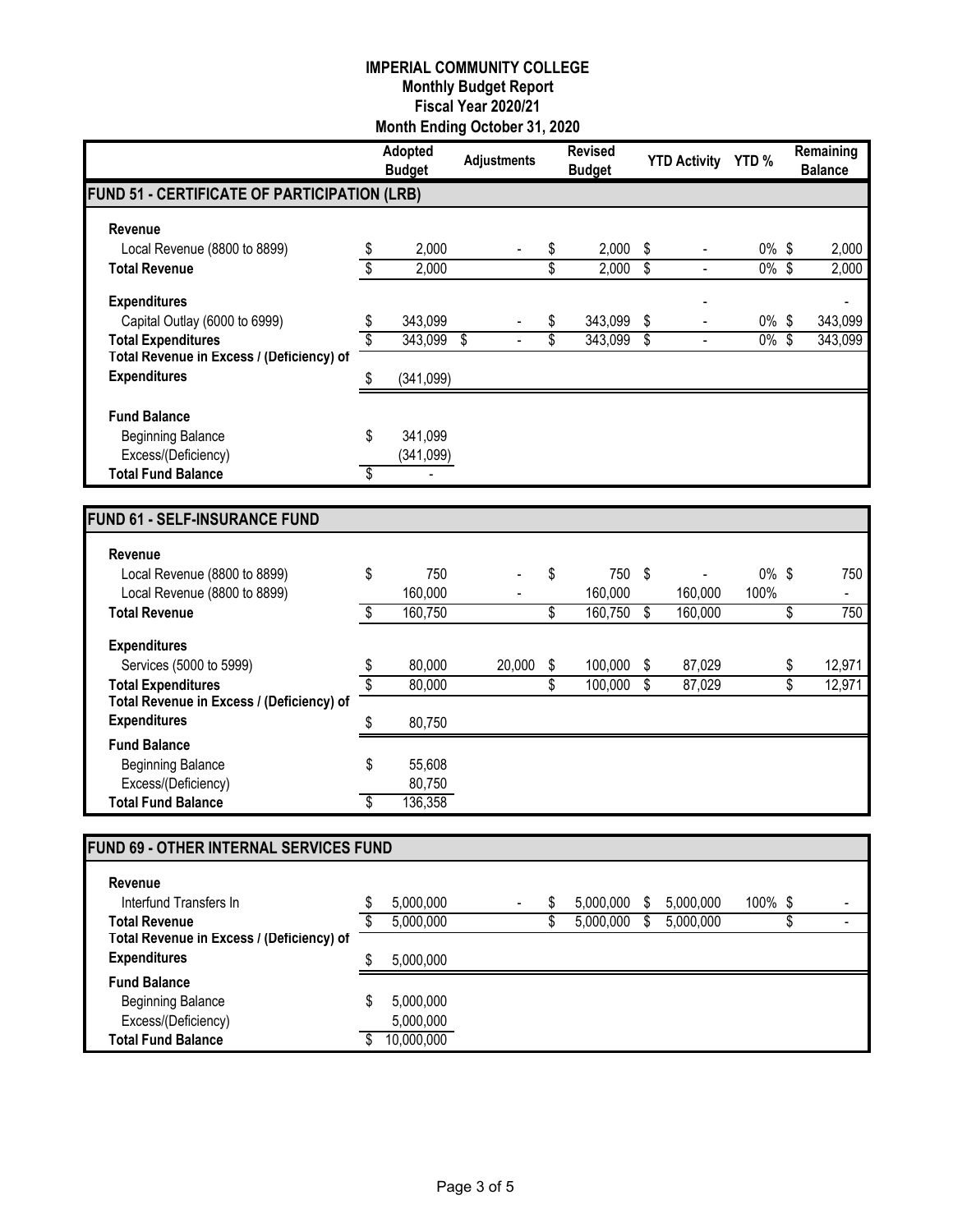|                                                        | Adopted<br><b>Budget</b> | <b>Adjustments</b> | <b>Revised</b><br><b>Budget</b> | <b>YTD Activity</b> | YTD <sub>%</sub> | Remaining<br><b>Balance</b> |
|--------------------------------------------------------|--------------------------|--------------------|---------------------------------|---------------------|------------------|-----------------------------|
| FUND 71 - Associated Student Government / Campus Clubs |                          |                    |                                 |                     |                  |                             |
| Revenue                                                |                          |                    |                                 |                     |                  |                             |
| <b>Vendor Contracts</b>                                | \$<br>23,000             |                    | \$<br>23,000                    | \$<br>2,500         | 11% \$           | 20,500                      |
| <b>Vending Machines</b>                                |                          |                    |                                 | 303                 | 0%               | (303)                       |
| <b>Special Events</b>                                  | 100                      |                    | 100                             |                     | 0%               | 100                         |
| Interest                                               | 100                      |                    | 100                             |                     | 0%               | 100                         |
| Campus Clubs Local Revenue                             | 54,357                   |                    | 54,357                          |                     | 0%               | 54,357                      |
| Other                                                  | 2,800                    |                    | 2,800                           |                     | $0\%$            | 2,800                       |
| Transfer In (Inactive Clubs)                           | 3,501                    |                    | 3,501                           |                     | 0%               | 3,501                       |
| <b>Total Revenue</b>                                   | \$<br>83,858             | S,                 | \$<br>83,858                    | \$<br>2,803         | 3%               | \$<br>81,055                |
| <b>Expenditures</b>                                    |                          |                    |                                 |                     |                  |                             |
| <b>ASG General Expenses</b>                            | \$<br>5,325              |                    | \$<br>5,325                     | \$<br>478           | 9%\$             | 4,847                       |
| <b>Campus Clubs Expenses</b>                           | 54,253                   |                    | 54,253                          | \$<br>ä,            | 0%               | 54,253                      |
| President / Secretary Stipends                         | 3,175                    |                    | 3,175                           | \$<br>725           | 23%              | 2,450                       |
| Administration - Senate Stipends /                     |                          |                    |                                 |                     |                  |                             |
| Promotional                                            | 3,000                    |                    | 3,000                           | \$<br>2,290         | 76%              | 710                         |
| <b>Committee Events / Activities</b>                   | 13,500                   |                    | 13,500                          | \$<br>913           | 7%               | 12,587                      |
| Contingency                                            | 1,000                    |                    | 1,000                           | \$<br>÷.            | $0\%$            | 1,000                       |
| <b>Total Expenditures</b>                              | \$<br>80,253             | \$                 | \$<br>80,253                    | \$<br>4,405         | 5%               | \$<br>75,848                |
| Total Revenue in Excess / (Deficiency) of              |                          |                    |                                 |                     |                  |                             |
| <b>Expenditures</b>                                    | 3,605                    |                    |                                 |                     |                  |                             |
| <b>Fund Balance</b>                                    |                          |                    |                                 |                     |                  |                             |
| <b>Beginning Balance</b>                               | \$<br>192,115            |                    |                                 |                     |                  |                             |
| Excess/(Deficiency)                                    | 3,605                    |                    |                                 |                     |                  |                             |
| <b>Total Fund Balance</b>                              | \$<br>195,720            |                    |                                 |                     |                  |                             |

# **FUND 72 - STUDENT REPRESENTATIVE FEES**

| Revenue                                   |              |          |    |        |   |                          |            |        |
|-------------------------------------------|--------------|----------|----|--------|---|--------------------------|------------|--------|
| Local Revenue (8800 to 8899)              | \$<br>19,000 |          | S  | 19,000 | S | 14.297                   | 75% \$     | 4,703  |
| <b>Total Revenue</b>                      | \$<br>19,000 |          | \$ | 19,000 | S | 14,297                   | 75% \$     | 4,703  |
| <b>Expenditures</b>                       |              |          |    |        |   | $\overline{\phantom{0}}$ |            | ٠      |
| Services (5000 to 5999)                   | \$<br>24,406 | (5, 406) | S  | 19,000 | S | 1,095                    | 6% \$      | 17,905 |
| <b>Total Expenditures</b>                 | \$<br>24,406 |          | Φ  | 19,000 | S | 1,095                    | $6\%$<br>S | 23,311 |
| Total Revenue in Excess / (Deficiency) of |              |          |    |        |   |                          |            |        |
| <b>Expenditures</b>                       | (5,406)      |          |    |        |   |                          |            |        |
| <b>Fund Balance</b>                       |              |          |    |        |   |                          |            |        |
| <b>Beginning Balance</b>                  | \$<br>6.736  |          |    |        |   |                          |            |        |
| Excess/(Deficiency)                       | (5, 406)     |          |    |        |   |                          |            |        |
| <b>Total Fund Balance</b>                 | \$<br>1,330  |          |    |        |   |                          |            |        |